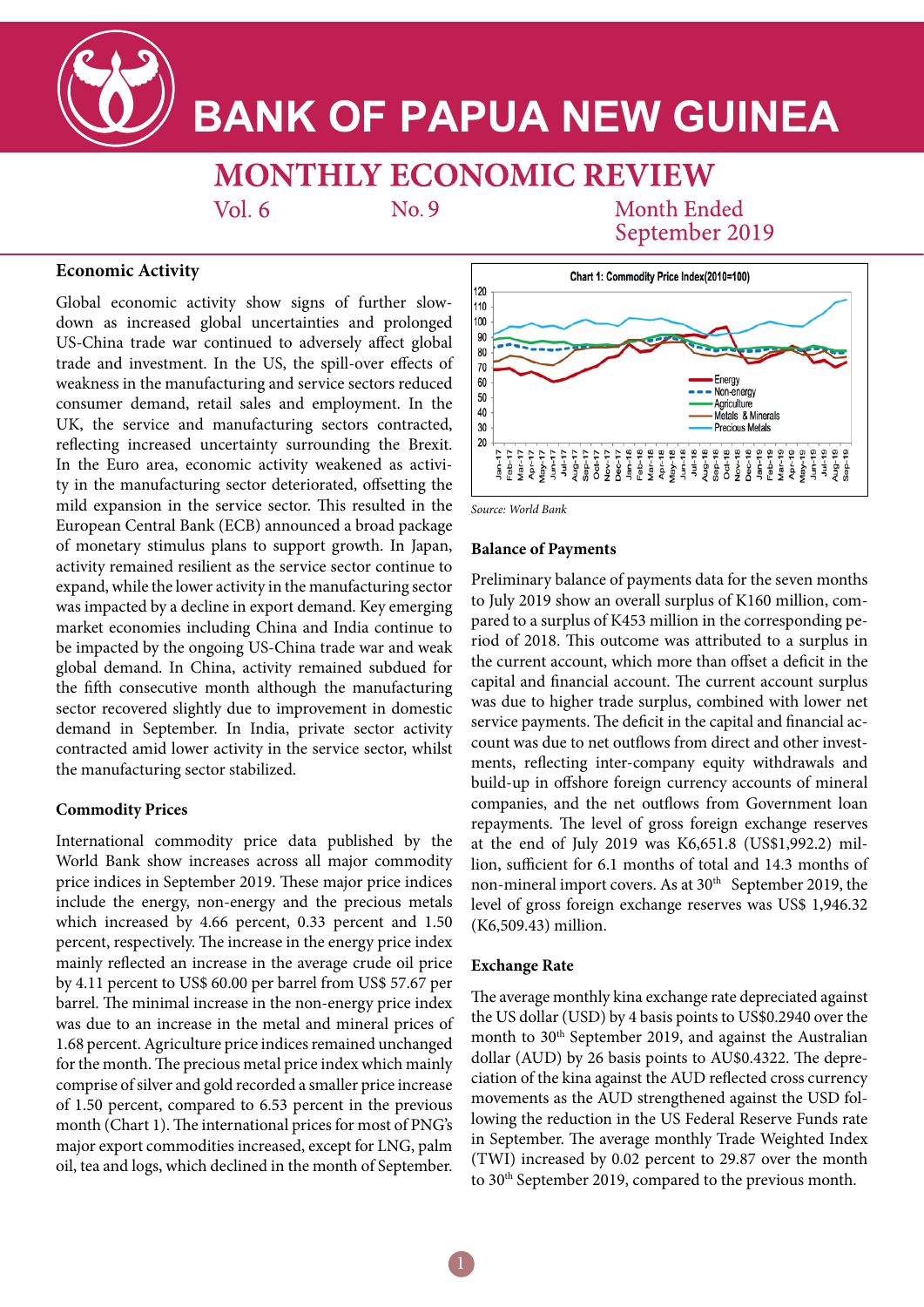

### **Inflation**

The annual headline Retail Price Index (RPI) increased by 2.2 percent in August 2019. This is mainly driven by price increases in the 'Household equipment' and 'Alcoholic beverages', 'tobacco' and 'betelnut' expenditure groups, which reflected the price increase in the 'maintenance goods' sub-group and unfavourable supply conditions for Betelnut respectively. The increased prices of alcoholic beverages reflected some pass-through of excise tax increases. The RPI excluding seasonal items, and RPI excluding seasonal items and fuel increased by 1.6 percent and 2.1 percent, respectively (Chart 3). Quarterly and monthly headline RPI for August 2019 decreased by 1.1 percent and 1.8 percent, respectively.



### **Fiscal Operations**

The Government's fiscal operations for the eight months to August 2019 show total revenue and grants of K7,255.0 million, and total expenditure of K8,279.6 million, with a deficit of K1,024.6 million. The realised total revenue and grants, and total expenditure to date represent 50.9 percent and 60.2 percent of the 2019 Budget, respectively.

### **Domestic Interest Rates & Monetary Aggregates**

Over the month to 27<sup>th</sup> September 2019, the Central Bank Bill (CBB) rate for the 28-day and 63-day terms were unchanged at 1.39 percent and 2.34 percent, respectively. For the Treasury bills, the rates for the 182-day and 273-day terms remained at 4.70 percent and 6.05 percent, respectively. The rate for the 364-day term has been on an upward trend, increasing to 7.00 percent from 6.99 percent

over the month to 27th September 2019. During the same period, the weighted average interest rates on wholesale deposits (K500,000 and above) all increased, except for the 365-day term. The rates for the 30-day, 60-day, 90-day, 180-day and 273-day terms increased to 0.88 percent, 0.68 percent, 2.50 percent, 1.52 percent and 2.36 percent, respectively, from 0.85 percent, 0.30 percent, 1.42 percent, 1.00 percent and 0.20 percent. The 365-day rate decreased to 1.78 percent from 3.24 percent (Chart 4).



Broad money supply declined by 2.1 percent over the year to August 2019, compared to a decline of 4.1 percent in the corresponding period of 2018. This was due to the decline in net claims on the Central Government. Monetary base increased by 7.7 percent over the year to August 2019, compared to a decrease of 9.7 percent in the corresponding period of 2018. This was mainly due to an increase in deposits of other depository corporations at the Central Bank, partly attributed to increased liquidity in the banking system following the easing stance of the Central Bank. Lending by commercial banks to public non-financial

corporations, other financial corporations and other resident sectors increased by K165.0 million to K13,521.9 million in the nine months to  $27<sup>th</sup>$  September 2019. This mainly reflected advances to the petroleum, government, real estate, construction, retail, and transport sectors, as well as other businesses. Over the year to 27<sup>th</sup> September 2019, the weekly average lending by banks increased by 3.1 percent to K13,501.2 million. The commercial bank deposits decreased by K123.9 million to K20,233.9 million in the nine months to 27<sup>th</sup> September 2019, mainly reflecting withdrawals by the finance , petroleum, manufacturing, and mining sectors. Over the year to  $27<sup>th</sup>$  September 2019, the weekly average deposits decreased by 3.0 percent to K20,157.9 million.

### **Monetary Policy**

The Bank maintained its stance by keeping its policy signalling rate, the Kina Facility Rate (KFR) unchanged at 5.50 percent for the month of September 2019 following the consecutive easing stance pursued in the last two months.

2